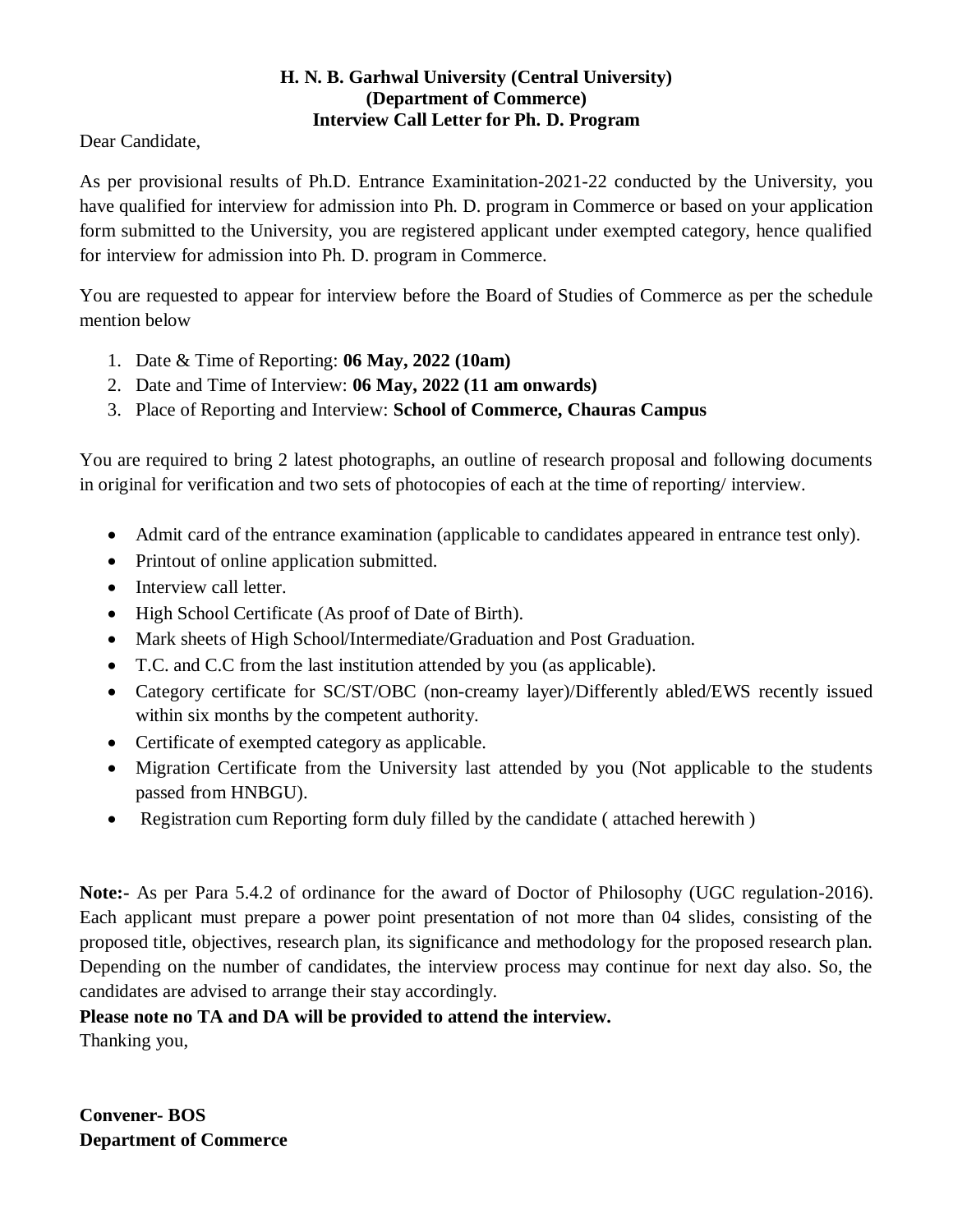# **DEPARTMENT OF COMMERCE, CHAURAS CAMPUS, HNBGU, SRINAGAR**

| S.<br>No.                | Roll No.            | <b>Name of Candidate</b>         | <b>Father Name</b>          | <b>Entrance</b><br><b>Test (Marks</b><br>Obtd.) |  |  |
|--------------------------|---------------------|----------------------------------|-----------------------------|-------------------------------------------------|--|--|
| <b>Category: General</b> |                     |                                  |                             |                                                 |  |  |
| $\mathbf{1}$             | 4910086             | Rashika Bisht                    | Prahlad Singh Bisht         | 67                                              |  |  |
| $\overline{2}$           | 4910051             | Aryan Priyadarshi                | Akhilesh Narayan Srivastava | $\overline{65}$                                 |  |  |
| $\overline{\mathbf{3}}$  | 4910022             | Harshmani Kothiyal               | Devendra Prasad Kothiyal    | 61                                              |  |  |
| $\overline{4}$           | 4910002             | Pratiksha Singh                  | Shailendra Singh            | $\overline{58}$                                 |  |  |
| $\overline{\mathbf{5}}$  | 4910069             | Arsala Afsar                     | <b>Afsar Hussain</b>        | $\overline{58}$                                 |  |  |
| $\overline{6}$           | 4910012             | Ankita Rana                      | <b>Tajwar Singh</b>         | $\overline{57}$                                 |  |  |
| $\overline{7}$           | 4910030             | Nidhi Thakur                     | Gajraj Singh Thakur         | $\overline{56}$                                 |  |  |
| 8                        | 4910060             | Tripathi Seema Girija<br>Shankar | Girijashankar Tripathi      | 56                                              |  |  |
| $\boldsymbol{9}$         | 4910084             | Kamini Upadhyay                  | Sanjay Upadhyay             | 56                                              |  |  |
| 10                       | 4910090             | Rahul Negi                       | Yashpal Singh Negi          | 56                                              |  |  |
| 11                       | 4910077             | <b>Anurag Bhatt</b>              | Jagdish Prasad Bhatt        | 55                                              |  |  |
| 12                       | 4910092             | Sanjita Tiwari                   | Shree Birendra Tiwari       | 54                                              |  |  |
| 13                       | 4910008             | Rajani Shah                      | Harpal Shah                 | 53                                              |  |  |
| 14                       | 4910016             | Abhishek Vashisth                | Tilakraj Vashisth           | $\overline{53}$                                 |  |  |
| 15                       | 4910021             | Naveen Dwivedi                   | Shiromani Dwivedi           | $\overline{53}$                                 |  |  |
| 16                       | 4910044             | Ashna Thapa                      | Mohan Kumar Thapa           | $\overline{53}$                                 |  |  |
| 17                       | 4910049             | Shivani Rawat                    | Narendra Singh Rawat        | 53                                              |  |  |
| 18                       | 4910050             | Shivangi Nain                    | Rajendra Kumar Nain         | $\overline{53}$                                 |  |  |
| 19                       | 4910006             | Aman Semwal                      | <b>Dinesh Chandra</b>       | $\overline{51}$                                 |  |  |
| $\overline{20}$          | 4910024             | Pooja Tyagi                      | Dushyant Kumar Tyagi        | $\overline{51}$                                 |  |  |
| 21                       | 4910088             | Rohit Kumar Upadhyay             | Surendra Kumar Sharma       | $\overline{51}$                                 |  |  |
| <b>Category: OBC</b>     |                     |                                  |                             |                                                 |  |  |
| 22                       | 4910042             | Kunti                            | Dinesh Chandra              | 52                                              |  |  |
| 23                       | 4910053             | Jigyashu                         | Mohkam Singh                | 45                                              |  |  |
| 24                       | 4910076             | Azeema Saifi                     | Mohd. Shakir Saifi          | $\overline{45}$                                 |  |  |
|                          | <b>Category: SC</b> |                                  |                             |                                                 |  |  |
| 25                       | 4910064             | Naresh Kohli                     | Sate Singh                  | 51                                              |  |  |
| 26                       | 4910063             | Sakshi                           | Manohar Lal                 | 48                                              |  |  |
| 27                       | 4910098             | Neetu                            | Mohan Lal                   | 45                                              |  |  |
| <b>Category: ST</b>      |                     |                                  |                             |                                                 |  |  |
| 28                       | 4910052             | Pooja Rana                       | Prem Singh Rana             | 54                                              |  |  |

#### **LIST OF QUALIFIED CANDIDATES FOR INTERVIEW IN Ph. D. PROGRAM**

# **NET/JRF Candidates**

| S.NO. | <b>FORM</b>   | <b>NAME OF THE</b> | <b>EQUIVALENT NET EXAM</b> |
|-------|---------------|--------------------|----------------------------|
|       | <b>NUMBER</b> | <b>APPLICANT</b>   |                            |
|       | HNBGU21034000 | Sangita            | UGC-CSIR NET)              |
|       | HNBGU21037588 | Pooja Rathore      | UGC-NET                    |
|       | HNBGU21035035 | Meenakshi Kaparwan | UGC-NET                    |
|       | HNBGU21034780 | Mayank Gupta       | UGC-NET                    |